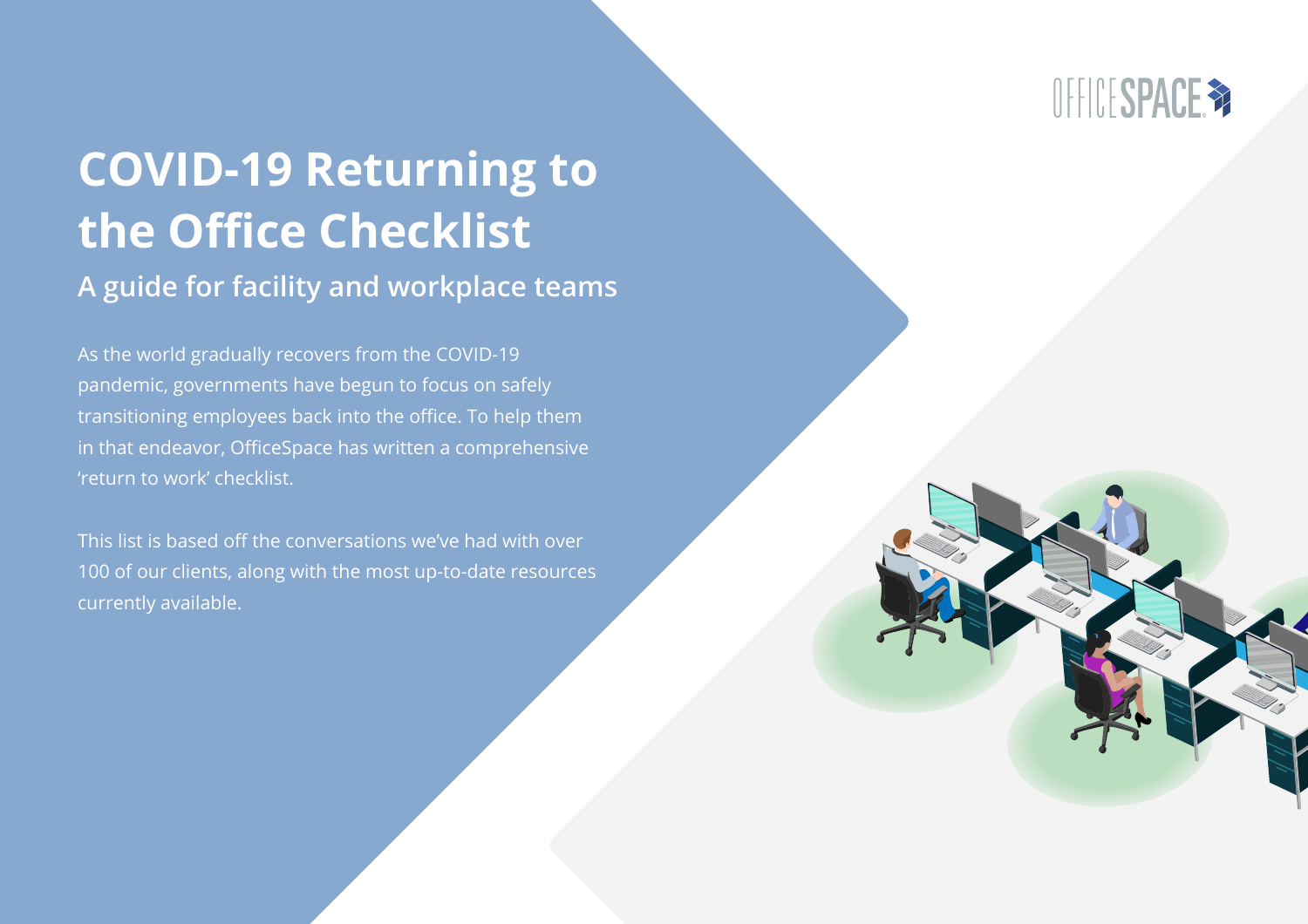

#### **Facility Entry**

- Ensure building entry and exit routes are clearly marked and spaced correctly
- Stagger employee arrival times to reduce traffic build-up into and out of the facility
- Identify and clearly mark entrance chokepoints – turnstiles, gates, elevators etc. – that may cause queues to form. Develop a plan to clearly communicate how employees can maintain adequate spacing at all existing checkpoints
- Provide employees with appropriate personal protective equipment (PPE) at point of entry. Provide clear instructions for wear and subsequent safe disposal of the PPE
- Limit elevator capacity to ensure proper distancing. Encourage employees to use the stairs (with appropriate intervals between them) where possible
- Limit the number of personal belongings allowed into the office. If possible, provide lockers for employees to securely store items away from primary workspaces
- Consult with leadership and HR teams to decide whether health screenings (including temperature checks, self-assessment, and/or COVID-19 tests) will be necessary requirements for entry into the facility
- If health screenings are required, determine the location and process to administer them (especially if the lobby/entrance area is shared between multiple organizations)
- Develop a separate process for screening visitors and deliveries, along with specific routes for nonworkers to reduce contact between them and employees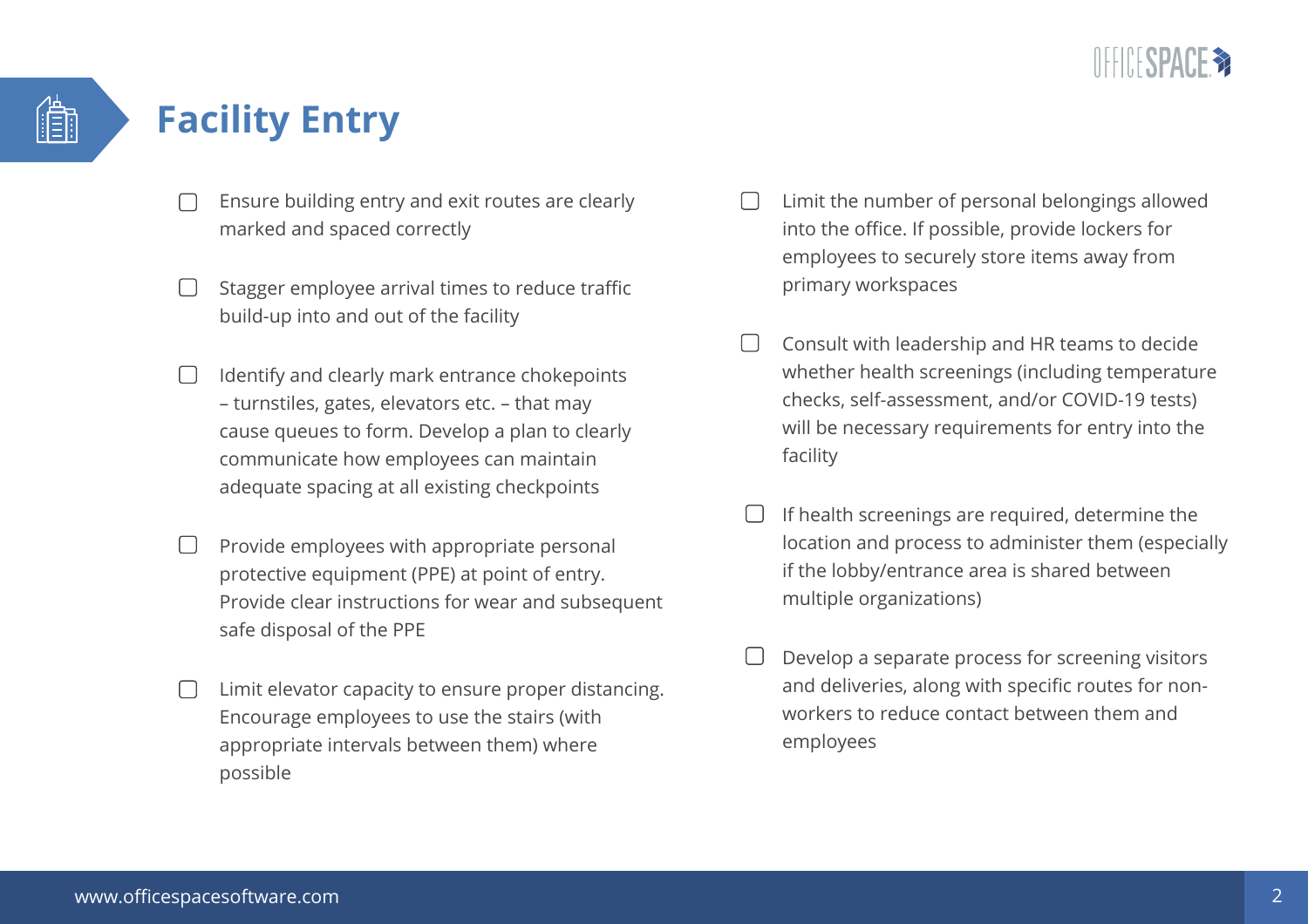

### **Strategy for Operating at Reduced Capacity**

- Determine maximum capacity for each floor of your building to ensure there is adequate space between employee workstations (with reference to new social distancing guidelines)
- Work with leaders and HR to develop a strategy for adhering to these new capacity limits. This may include moving towards shift work or establishing priority teams/functions/departments
- Create a seating strategy to maintain social distancing measures. Things to cover include removing free address (open) seating arrangements, discouraging the sharing of office equipment, and deciding whether seating will be pre-arranged or bookable
- Clearly label paths/routes through the office, including any one-way corridors
- Close or limit capacity in common areas (if appropriate/feasible) to maintain recommended social distancing
- Label all huddle and conference rooms with permitted capacity and adjust the layout and available seating accordingly

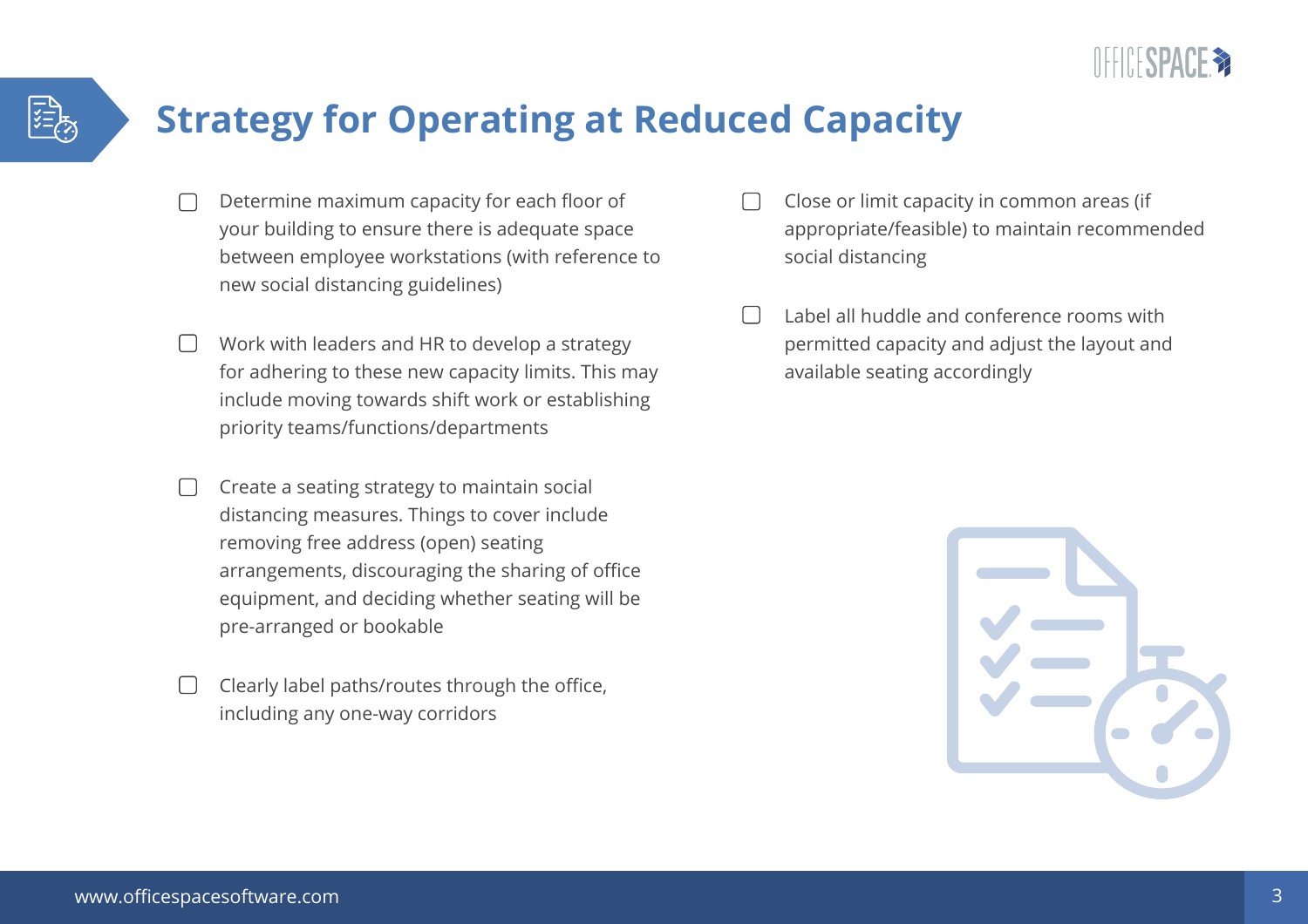

## **Physical Workplace Configuration**

- Ensure employee workstations are at least six feet (two meters) apart
- Mark 'active' or 'in-use' workstations, rooms, and common areas to maintain compliance with your company's social distancing guidelines
- Remove chairs and equipment from inactive workstations
- Mark closed or inactive rooms so employees know which areas of the facility are operational. It may be necessary to close entire floors or certain common areas, such as kitchens and break rooms
- Enforce a clean-desk policy to aid nightly workstation sanitation procedures
- Review existing desk configuration to determine whether you need additional panels or shields between workstations
- Discourage employees from sharing food and drink – this extends to the use of shared appliances, such as coffee makers
- Restrict capacity in restrooms to limit the spread of infection
- Install touchless accessories (door handles, soap dispensers, paper towel dispensers etc.) in restrooms if feasible/applicable
- Suspend (temporarily) the use of air dryers in restrooms to prevent the spread of potentially contaminated air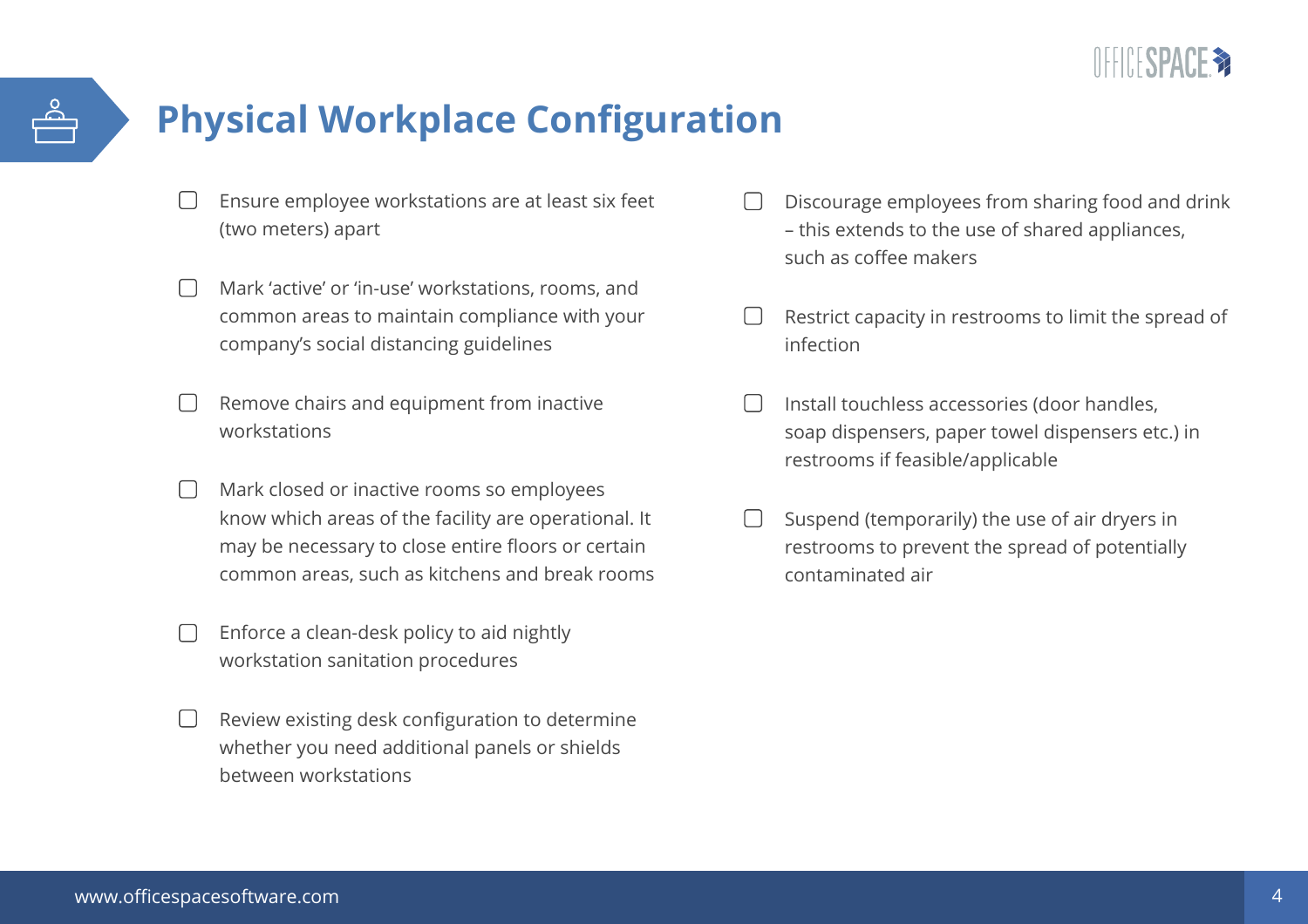

## **Workplace Sanitation**

- Install additional disinfectant wipes and hand sanitizer stations throughout the office. Position them near any surfaces that employees regularly touch (water coolers, manual doors, etc) and ensure the location is clearly labeled
- Regularly clean high-traffic areas and surfaces, including door handles and shared office equipment (such as printers) with EPA-registered disinfectant
- Verify that your janitorial service provider has the capability and resources to adhere to government guidelines and industry best practices for cleaning
- Ensure all workstations receive nightly deep-cleans. Use electro-static cleaning options, where practical
- Establish a system to track regular cleaning tasks and compliance with the latest standards
- Increase the circulation of outdoor air coming into the building. Aim for 100% circulation if possible, given ambient conditions
- Improve air filtration by increasing Minimum Efficiency Reporting Value (MERV) to the maximum level supported by your Heating, Ventilation, and Air Conditioning (HVAC) system
- Augment your HVAC filters with portable High Efficiency Particulate Air (HEPA) cleaners (if possible)
- Centralize trash and recycling collection on each floor, along with the frequency of waste disposal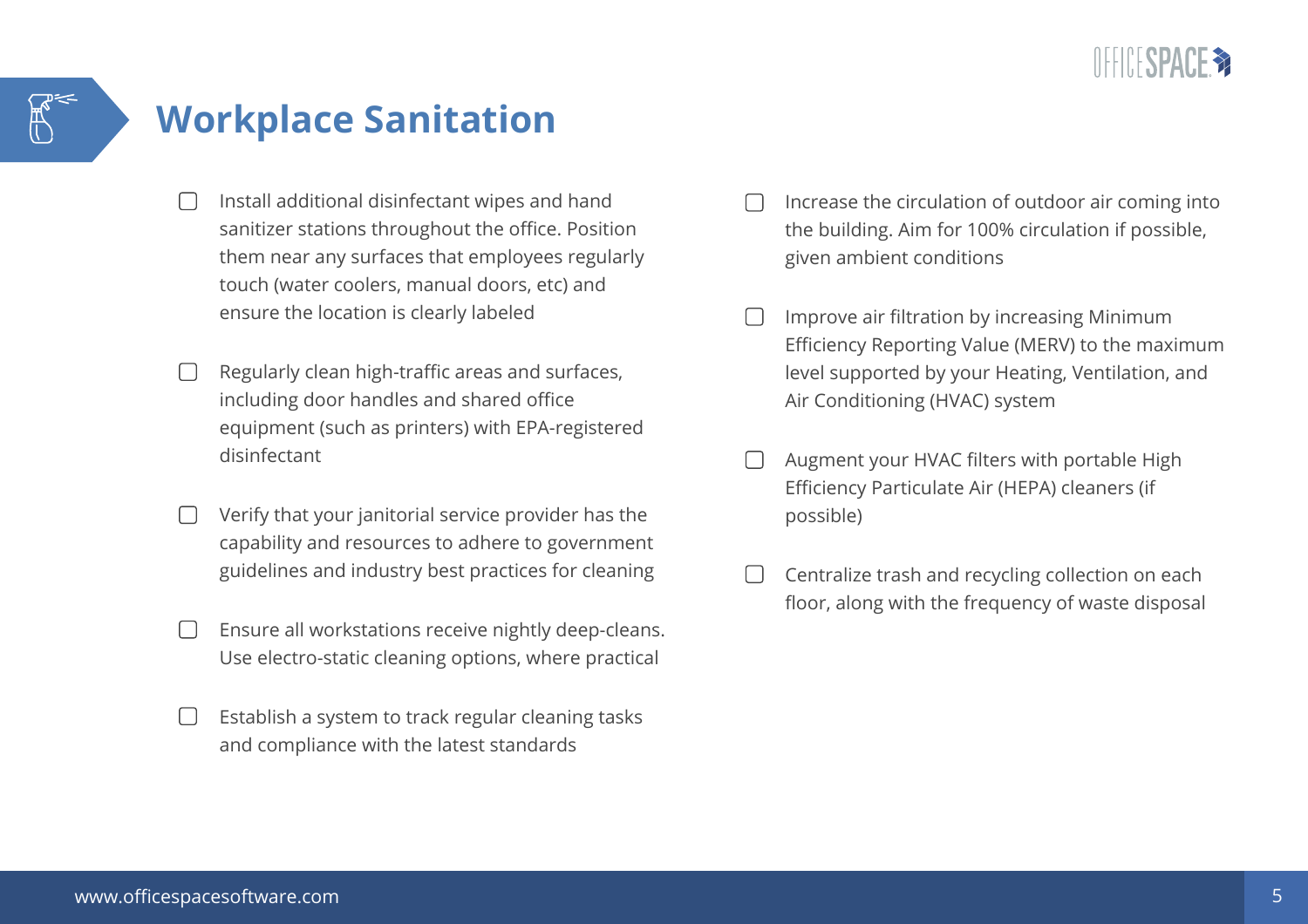

### **Responding to a Potential Case of COVID-19**

- Create an official response plan to deal with confirmed or suspected COVID-19 cases in the office. Factors to consider include:
	- which areas of the facility and departments should be shut down
	- the extent of subsequent sanitation measures
	- the process that must be followed for deciding when the office (or portions of it) can be reopened
- Collaborate with leadership and HR to develop at least one channel for reporting suspected COVID-19 cases or health concerns; ensure information reported is handled in accordance with federal, state, and local privacy regulations
- Work with leadership & HR to ensure there is a COVID-19 Response Team designated, which prepares for and responds to a positive (or suspected positive) COVID-19 case in the workplace
- Train employees on the response team to follow federal, state & local health regulations, along with company policy, for contact tracing and facility remediation
- Ensure a formal notification plan is in place to inform employees of confirmed or suspected COVID-19 cases. Care should be taken that the notification and response follow federal, state & local health and privacy guidelines

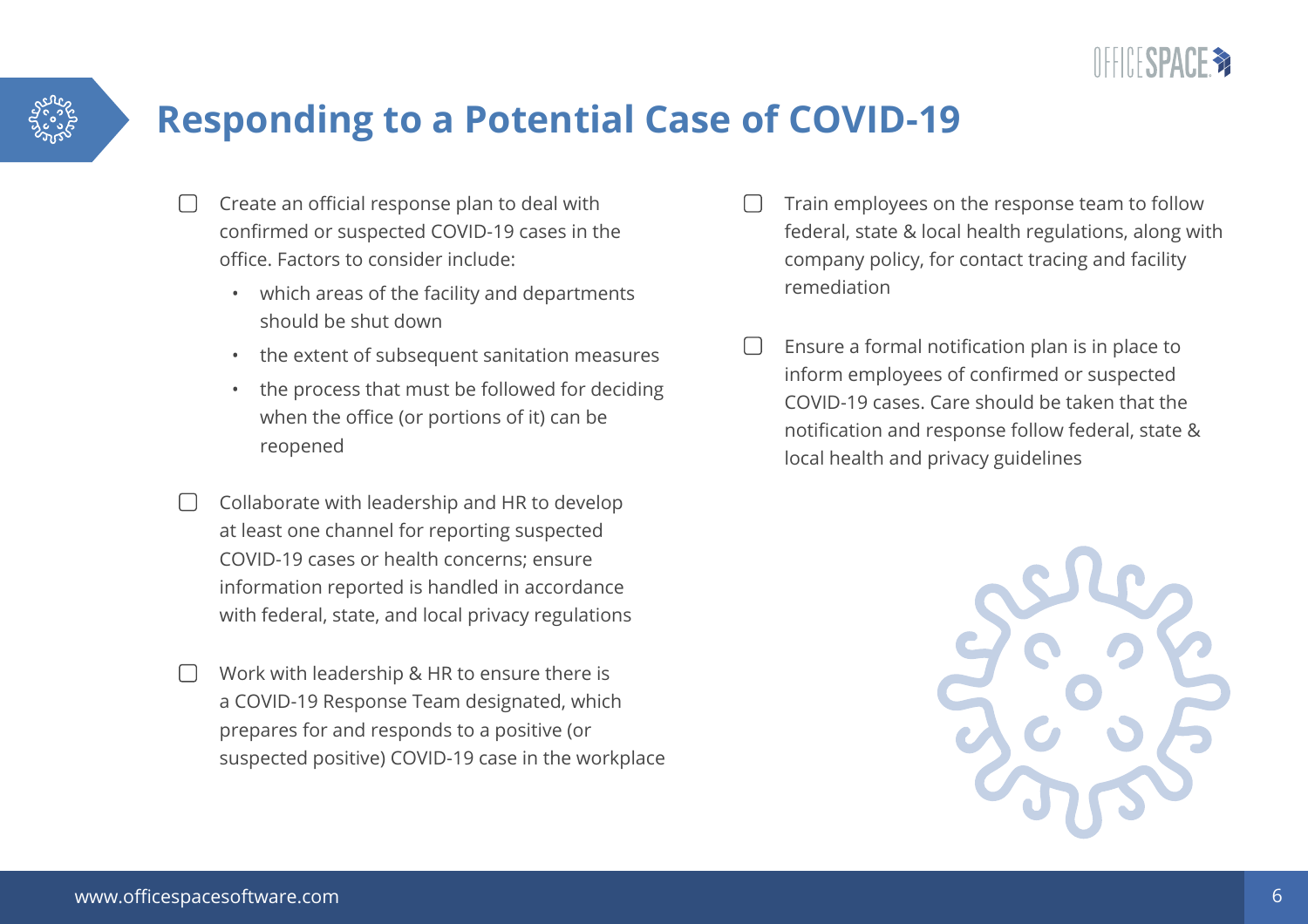

# **Employee Communication**

- Communicate early and often to employees about the office changes and timeline for the return to the office
- Update online floor plans and digital signage in  $\Box$ advance of Day 1 back in the office, so employees can familiarize themselves with the new office layout
- Provide regular training, leveraging video & interactive channels, where possible, to remind employees on COVID-19 risk factors and preventative measures
- Install signage throughout the office that records when spaces were last cleaned and when future cleans have been scheduled
- Share an updated emergency response plan (adapted to the revised office setup/rules) with all employees
- Develop a system for employees to leave feedback, alongside a forum where you can review and address their concerns